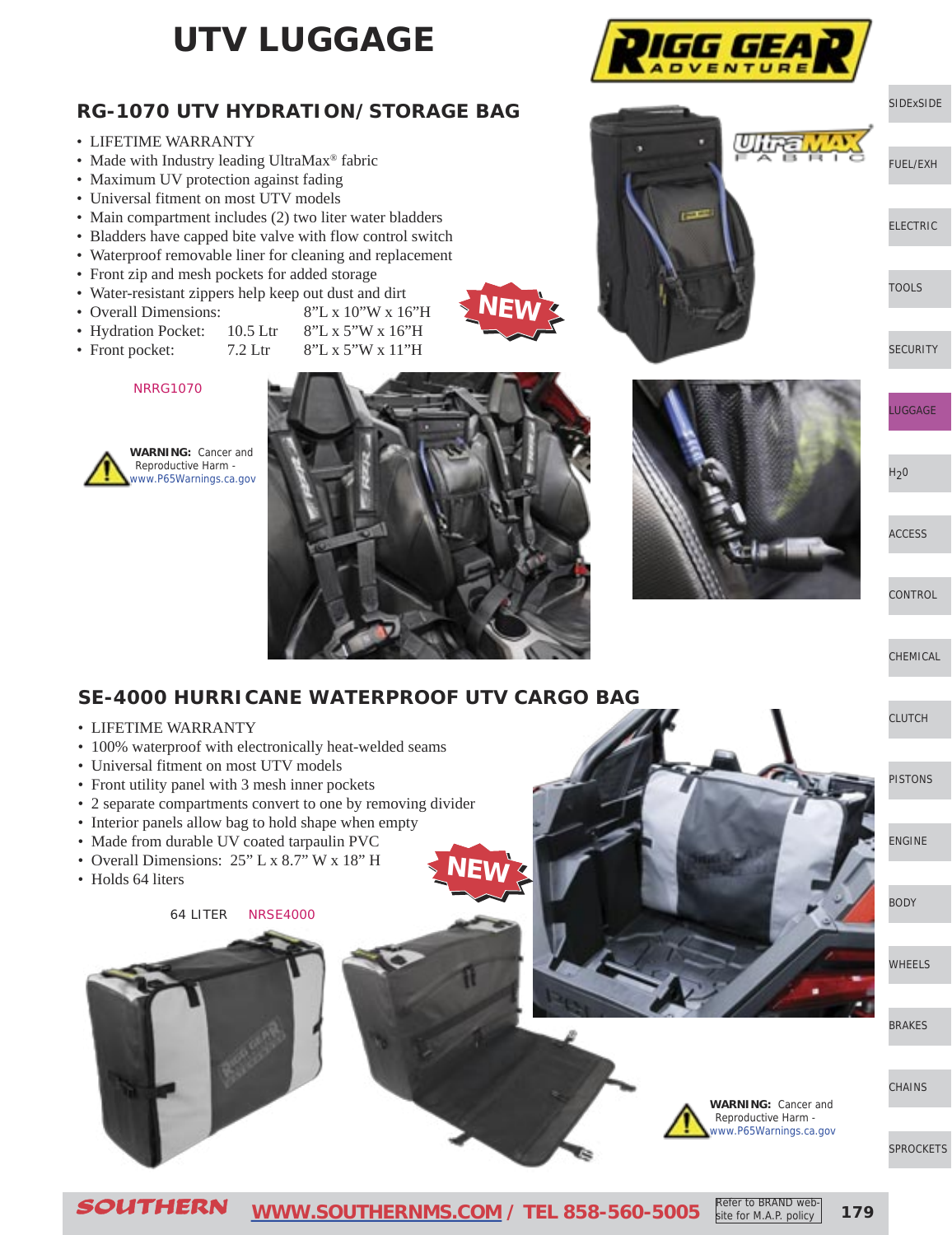

# **UTV LUGGAGE**



LOWER BAG SHOWN

#### **RZR DOOR BAG SETS**

All bags have the following features:

- LIFETIME WARRANTY
- Mounts using front factory door screws/holes
- Fits Polaris models 14'-19' RZR XP 1000 & Turbo, RZR XP4 1000 & Turbo, RZR 900, RZR 4 900
- RG-001U and RG-002 have front knee-pads for comfort and safety
- Knee-pad can be removed on RG-001U to increase storage capacity to 4.5 ltrs.
- Front upper and lower door bags can be used together
- Zippered storage compartment
- Top quality UV treated, water-resistant Tri-Max<sup>®</sup> ballistic nylon
- Reverse coil zippers help keep out dust and dirt
- Rubber-coated oversized zip pullers operate easily with gloves
- Sold as a pair





NRRG002 REAR UPPER BAG SHOWN

| <b>DESCRIPTION</b>                                                                               | <b>BAG DIMENSIONS</b>                             | <b>POCKET SIZE</b> | <b>STORAGE CAPACITY</b>     | PART#   |
|--------------------------------------------------------------------------------------------------|---------------------------------------------------|--------------------|-----------------------------|---------|
| RZR FRONT UPPER DOOR BAG SET 23.5"L x 11"W x 2"D 11.5"L x 9"W x 2"D 4.5 LITERS PER SIDE NRRG001U |                                                   |                    |                             |         |
| RZR FRONT LOWER DOOR BAG SET 24"L x 19"W x 2.5"D                                                 |                                                   |                    | 17 LITERS PER SIDE NRRG001L |         |
| RZR REAR UPPER DOOR BAG SET                                                                      | $20.5$ "   x 11" W x 2" D $-$ 10"   x 9" W x 2" D |                    | 3 LITERS PER SIDE           | NRRG002 |

### **RG-004 RZR /UTV TRUNK STORAGE BAG**

- LIFETIME WARRANTY
- Attaches to XP factory roll cage
- Fits Polaris models 14'-19' RZR XP 1000 & Turbo , RZR XP4 1000 & Turbo, RZR 900, RZR 4 900
- 4-zippered storage compartments
- 2 main compartments with a removable divider to make 1 large compartment
- 2 end compartments with access from side of vehicle
- Top quality UV treated, water-resistant Tri-max® ballistic nylon
- Reflective piping for night-time visibility
- Reverse coil zippers help keep out dust and dirt
- Rubber coated oversized zip pullers operate easily with gloves
- Dimensions: 41.5L x 8"W x 20"H
- Holds 58 liters

#### NRRG004









**180** Refer to BRAND web Refer to BRAND web-**[ORDERS.SOUTHERNMS.COM](http://orders.southernms.com) / FAX 858-560-4626** SOUTHERN

[SIDExSIDE](http://www.southernms.com/wp-content/uploads/2015/08/01_UTV.pdf)

[FUEL/EXH](http://www.southernms.com/wp-content/uploads/2015/08/02_fuel_exh.pdf)

[ELECTRIC](http://www.southernms.com/wp-content/uploads/2015/08/03_electrical.pdf)

**[TOOLS](http://www.southernms.com/wp-content/uploads/2015/08/04_tools.pdf)** 

**[SECURITY](http://www.southernms.com/wp-content/uploads/2015/08/05_locks.pdf)** 

[LUGGAGE](http://www.southernms.com/wp-content/uploads/2015/08/06_lugg.pdf)

[CONTROL](http://www.southernms.com/wp-content/uploads/2015/08/09_controls.pdf)

[CHEMICAL](http://www.southernms.com/wp-content/uploads/2015/08/10_chemicals.pdf)

[PISTONS](http://www.southernms.com/wp-content/uploads/2015/08/12_pistons.pdf)

[ENGINE](http://www.southernms.com/wp-content/uploads/2015/08/13_engine.pdf)

[BODY](http://www.southernms.com/wp-content/uploads/2015/08/14_body.pdf)

[WHEELS](http://www.southernms.com/wp-content/uploads/2015/08/15_wheel.pdf)

[SPROCKETS](http://www.southernms.com/wp-content/uploads/2015/08/18_sprockets.pdf)

[CHAINS](http://www.southernms.com/wp-content/uploads/2015/08/17_chains.pdf)

[BRAKES](http://www.southernms.com/wp-content/uploads/2015/08/16_brakes.pdf)

[CLUTCH](http://www.southernms.com/wp-content/uploads/2015/08/11_clutch.pdf)

[ACCESS](http://www.southernms.com/wp-content/uploads/2015/08/08_accessories.pdf)

 $H<sub>2</sub>0$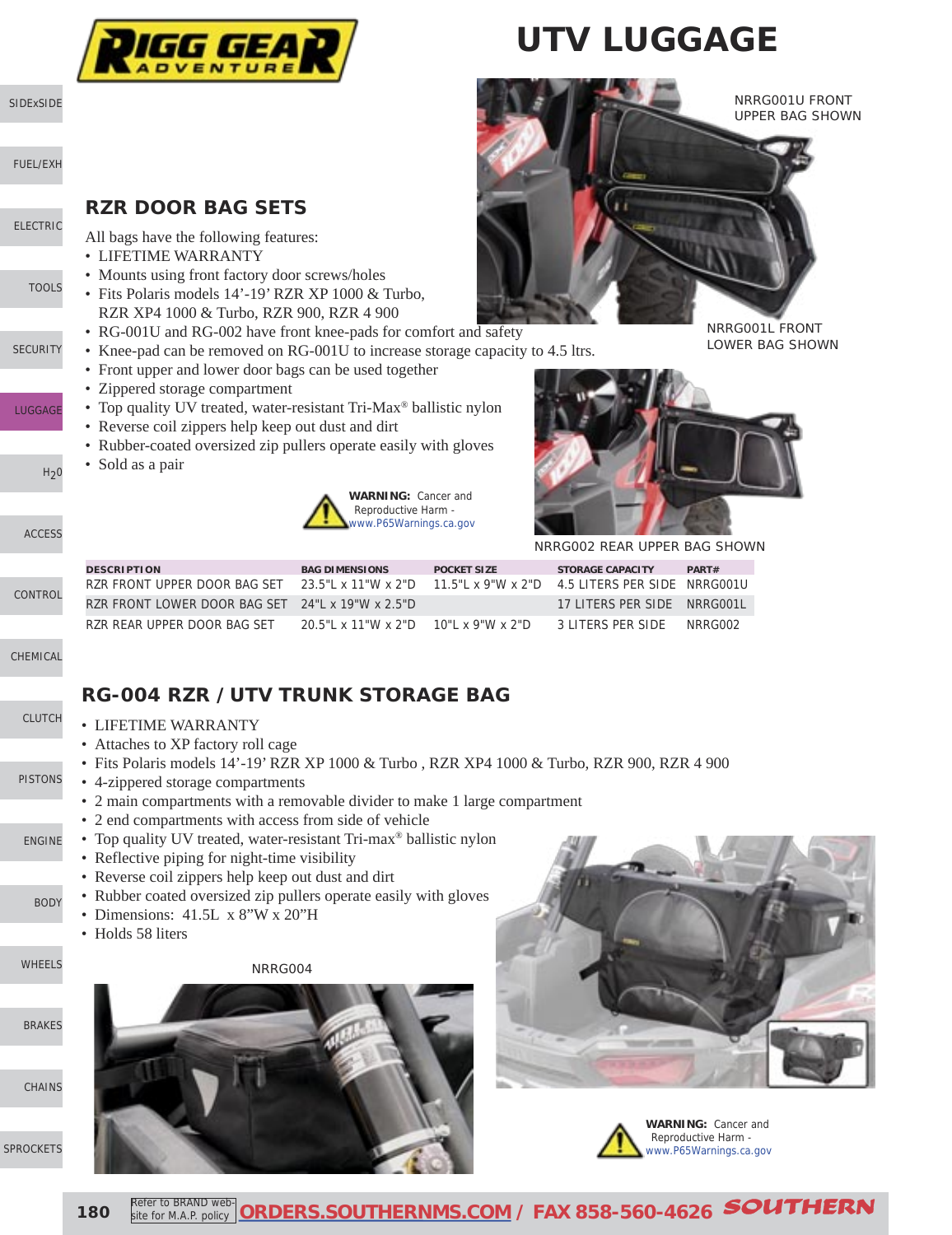## **UTV LUGGAGE**



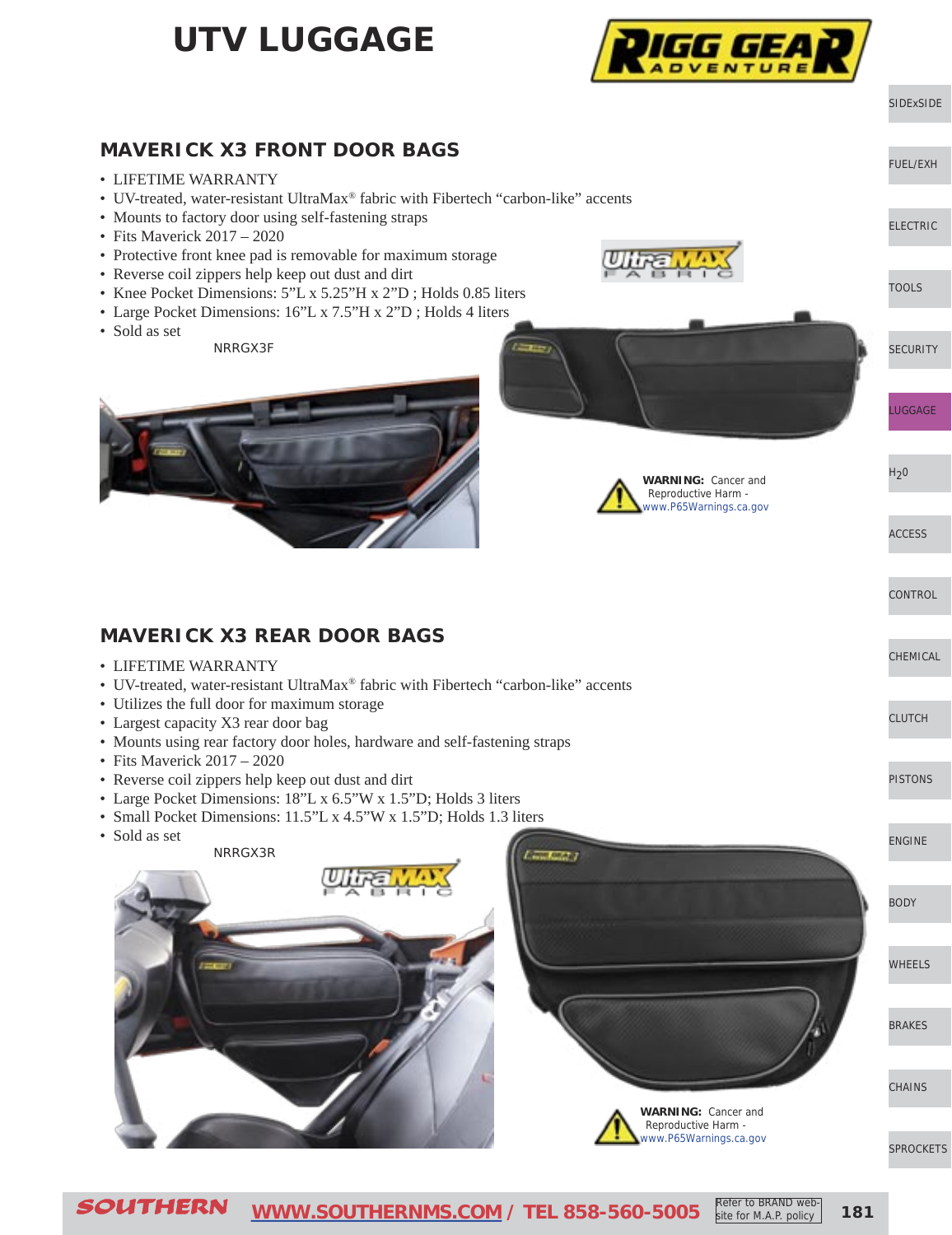## **DRY BAGS**



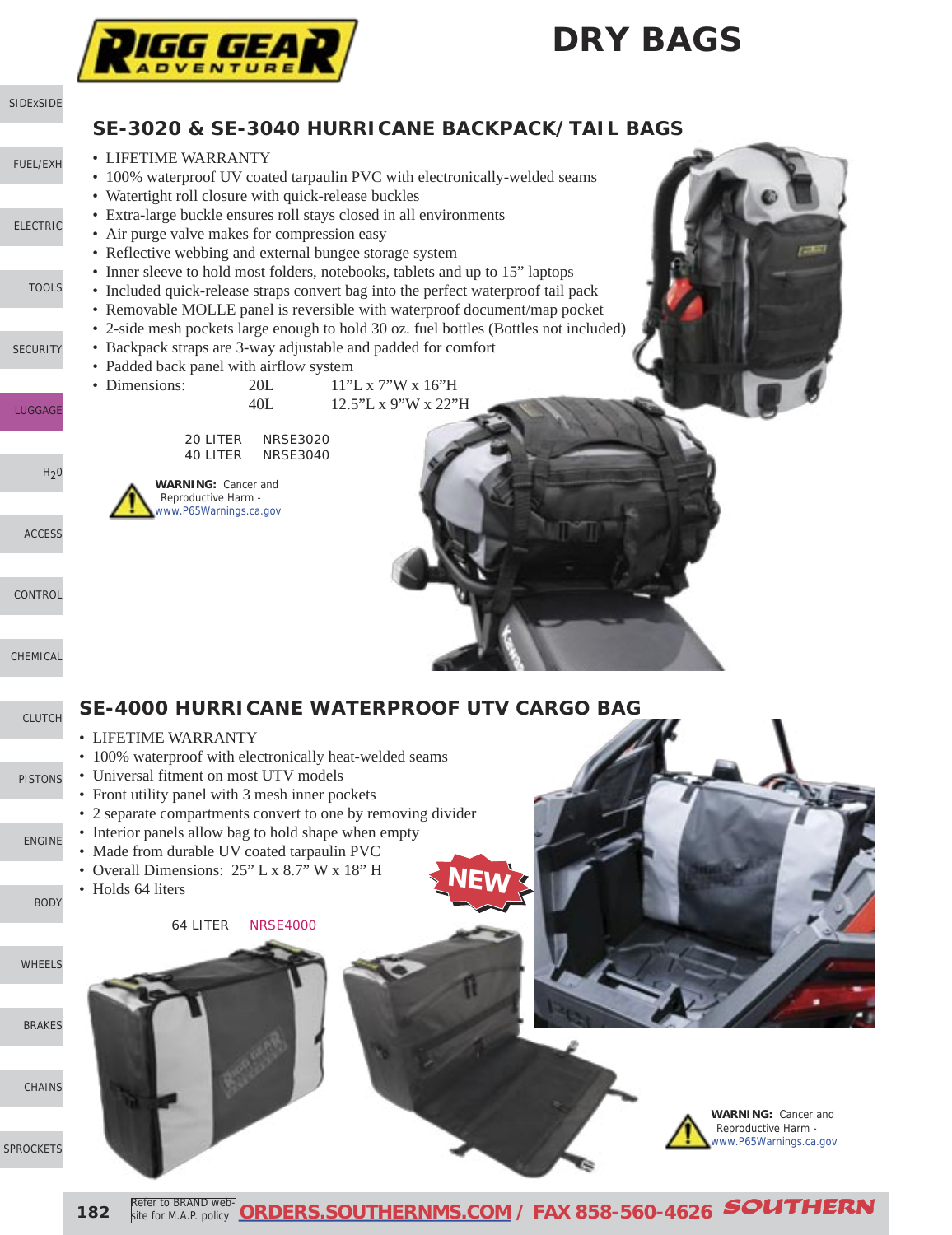## **DRY BAGS**



#### [SIDExSIDE](http://www.southernms.com/wp-content/uploads/2015/08/01_UTV.pdf) **RIDGE 15L & 30L ROLL BAGS** • LIFETIME WARRANTY [FUEL/EXH](http://www.southernms.com/wp-content/uploads/2015/08/02_fuel_exh.pdf) • 100% waterproof roll bag, all seams are electronically heat-welded • Tri-Max<sup>®</sup> 1680D ballistic nylon bottom panel for durability and comfort when used as a backpack • Water-tight roll closure with self-fastening webbing and quick-release buckles [ELECTRIC](http://www.southernms.com/wp-content/uploads/2015/08/03_electrical.pdf) • Securely mounts using 4 custom aluminum G-Hooks and webbing straps • UV coated outer material cleans easily and prevents slipping or marking • Includes adjustable padded backpack straps **SIZE COLOR BAG DIMENSIONS PART#** [TOOLS](http://www.southernms.com/wp-content/uploads/2015/08/04_tools.pdf) • Metal D-rings to attach other roll bag or luggage 15L BLACK 18"L x 8"D NRSE1015BLK • Waterproof and durable 24oz tarpaulin PVC 15L YELLOW 18"L x 8"D NRSE1015YEL • Easily mounts - motorcycles, PWCs and snowmobiles 30L BLACK 19"L x 10.5"D NRSE1030BLK • Available in 15 liter and 30 liter size **[SECURITY](http://www.southernms.com/wp-content/uploads/2015/08/05_locks.pdf)** 30L YELLOW 19"L x 10.5"D NRSE1030YEL**WARNING:** Cancer and Reproductive Harm [www.P65Warnings.ca.gov](http://www.P65Warnings.ca.gov) [LUGGAGE](http://www.southernms.com/wp-content/uploads/2015/08/06_lugg.pdf) **SAHARA SE-3000 & SE-3010 DRY DUFFEL BAGS** • LIFETIME WARRANTY  $H<sub>2</sub>0$ • 100% waterproof UV coated tarpaulin PVC with electronically welded seams • Securely mounts with heavy-duty, quick-release anodized aluminum cam buckles and straps • Water-tight roll closure with quick-release straps • Removable internal stiffener helps bag hold its shape [ACCESS](http://www.southernms.com/wp-content/uploads/2015/08/08_accessories.pdf) • Can be mounted across or along seat or tail section • Coated outer material prevents slipping or marking • Firm base panel helps support bag even when not supported by a rack [CONTROL](http://www.southernms.com/wp-content/uploads/2015/08/09_controls.pdf) **Description** • Removable carry handles can secure other items on top of your bag • Strong D-rings allow more Rigg Gear dry bags to be attached • Hi-Visibility reflective accents on straps, front and sides of bag **[CHEMICAL](http://www.southernms.com/wp-content/uploads/2015/08/10_chemicals.pdf)** • Reflective compression straps easily adjust to the volume of content • Easily mounts to a motorcycle, PWC and snowmobiles • Main compartment measures: 20"L x 10"W x 12"H & holds 39.33 liters [CLUTCH](http://www.southernms.com/wp-content/uploads/2015/08/11_clutch.pdf) BLACK NRSE3000BLK **WARNING:** Cancer and Reproductive Harm - YELLOW NRSE3010YEL [www.P65Warnings.ca.gov](http://www.P65Warnings.ca.gov) [PISTONS](http://www.southernms.com/wp-content/uploads/2015/08/12_pistons.pdf) **SAHARA SE-3050 DRY SADDLEBAGS**  [ENGINE](http://www.southernms.com/wp-content/uploads/2015/08/13_engine.pdf) • LIFETIME WARRANTY • All mounting hardware is aircraft grade aluminum - NO breakable plastic buckles • 100% waterproof saddlebags, all seams are electronically heat-welded [BODY](http://www.southernms.com/wp-content/uploads/2015/08/14_body.pdf) • Includes 2 light-weight saddlebag liners to easily remove and pack contents • Each bag securely mounts using 4 quick-release cam buckles and double-pull webbing • Removable stiffener allows bag to hold its shape when empty [WHEELS](http://www.southernms.com/wp-content/uploads/2015/08/15_wheel.pdf) • Firm internal back plate helps support bag • Replaceable pad helps protect bags from contact with rack • Compression straps can also be used to mount our dry roll bags • Made from waterproof and durable 24oz tarpaulin PVC [BRAKES](http://www.southernms.com/wp-content/uploads/2015/08/16_brakes.pdf) • UV-coated outer material cleans easily and prevents slipping or marking • Easily mounts to motorcycles, PWCs and snowmobiles • Main compartment measures: 15"L x 8"W x 14"H **[CHAINS](http://www.southernms.com/wp-content/uploads/2015/08/16_brakes.pdf)** • Holds 27.53 liters per side

BLACK NRSE3050BLK YELLOW NRSE3050YEL

[SPROCKETS](http://www.southernms.com/wp-content/uploads/2015/08/18_sprockets.pdf)

SOUTHERN **[WWW.SOUTHERNMS.COM](http://www.southernms.com) / TEL 858-560-5005 183** Refer to BRAND website for M.A.P. policy

**WARNING:** Cancer and Reproductive Harm [www.P65Warnings.ca.gov](http://www.P65Warnings.ca.gov)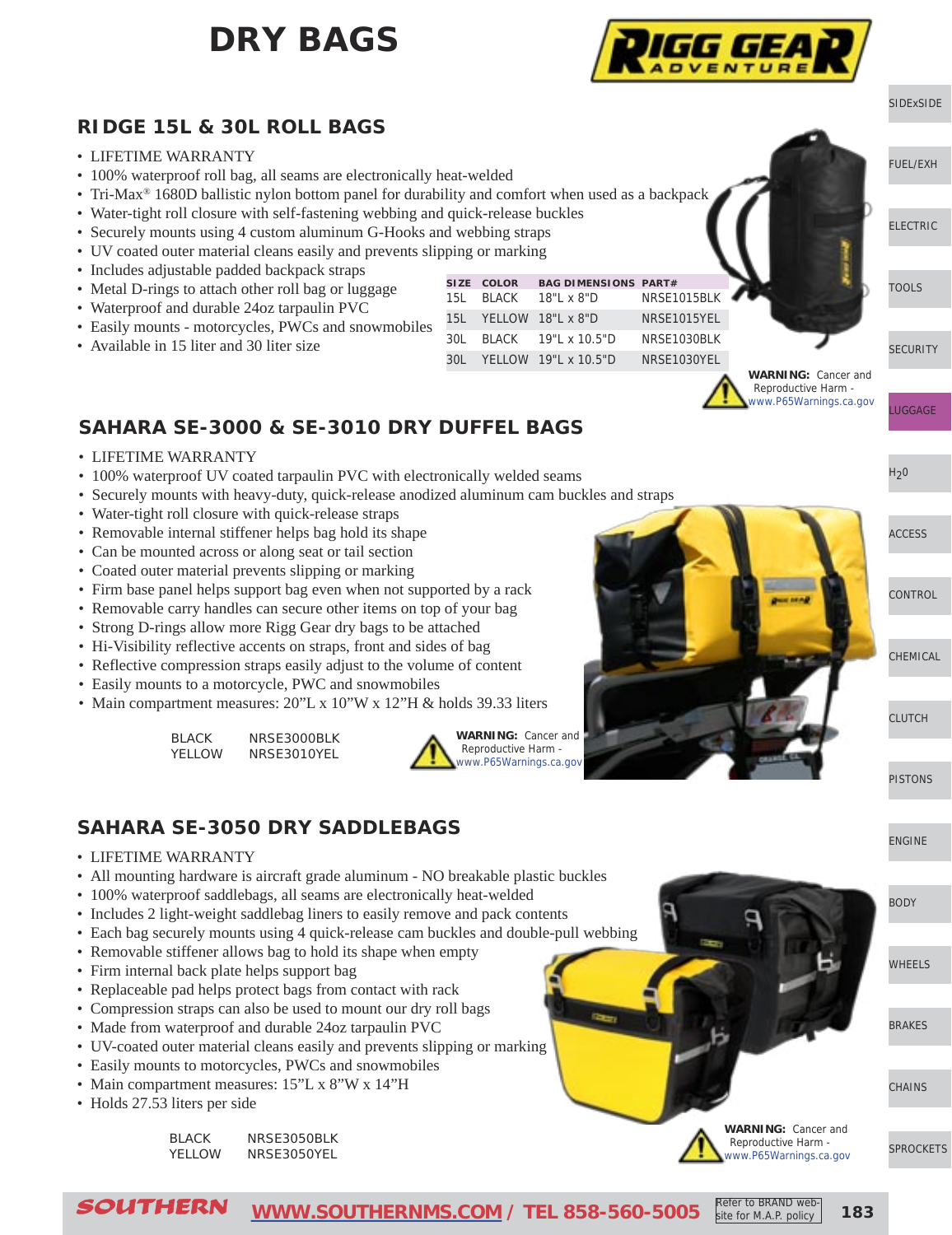## **DRY BAGS**





**184** Refer to BRAND web Refer to BRAND web-**[ORDERS.SOUTHERNMS.COM](http://orders.southernms.com) / FAX 858-560-4626** SOUTHERN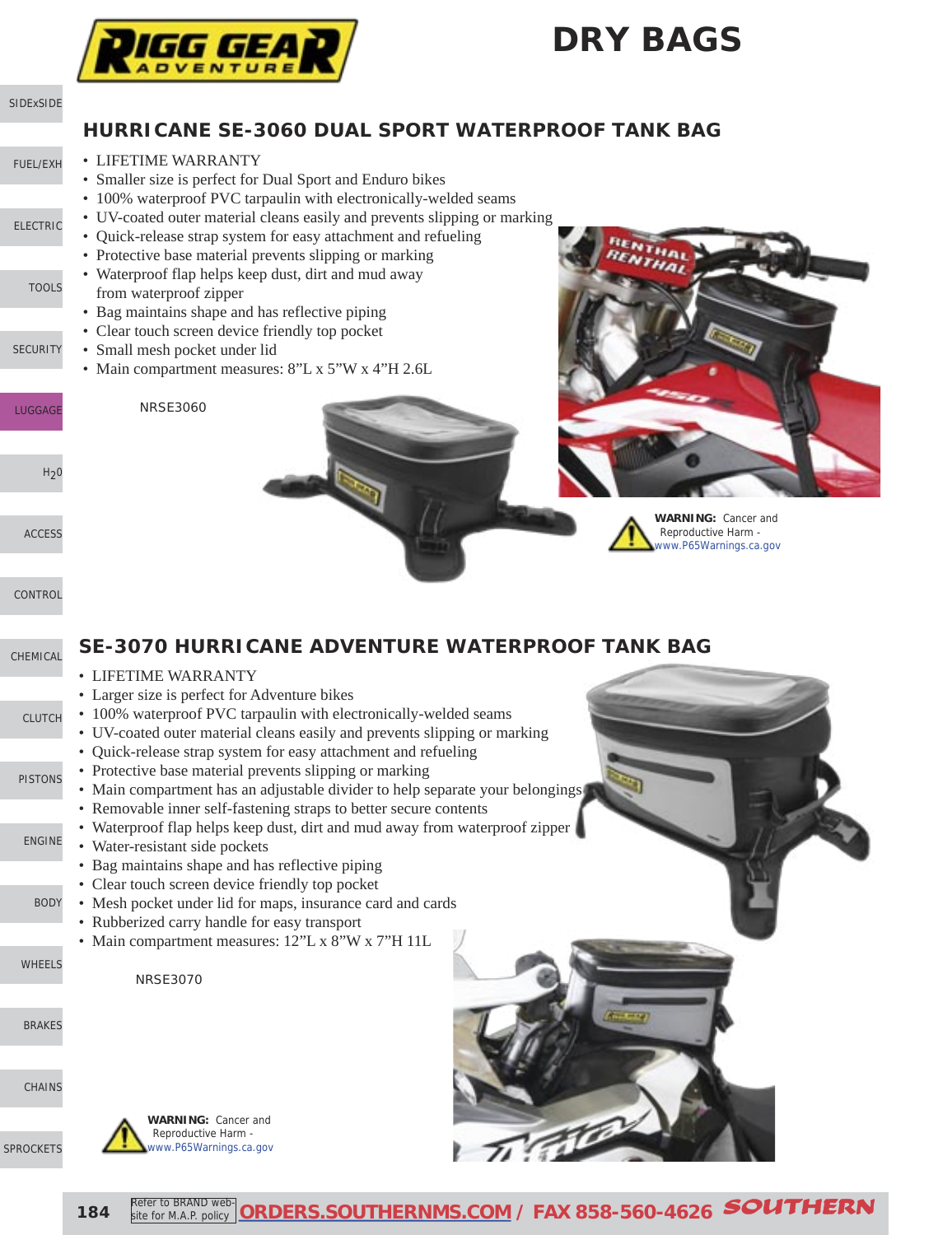# **TRAILS END BAGS**



#### **RG-1045 TRAILS END ADVENTURE TANK BAG**

- LIFETIME WARRANTY
- Industry leading UltraMax® fabric with maximum UV protection
- New quick-release strap system for easy attachment and refueling
- V-shaped base to accommodate enduro, dual-sport and adventure motorcycles
- Fully expandable with reflective piping
- Bag holds its shape and reverse coil lockable zippers help keep out dust and dirt
- Protective base material prevents slipping or marking
- 100% waterproof rain cover included
- Clear map pocket is touch screen device friendly
- Main compartment measures:

| Standard | 12.39 Ltr | 12"L x 7"W x 9"H; |
|----------|-----------|-------------------|
| Expanded | 16.52 Ltr | 12"L x 7"W x 12"H |



#### **RG-1050 TRAILS END DUAL SPORT TAIL BAG**

- LIFETIME WARRANTY
- Industry leading UltraMax® fabric with maximum UV protection
- Heavy-duty webbing and buckles for easy and secure mounting
- Smaller size is perfect for most dual sport and enduro motorcycles
- Can mount to most racks or seats
- Fully expandable with reflective piping
- Bag holds its shape even when empty
- Water-resistant lockable zippers help keep out dust and dirt
- Inner self-fastening straps to better secure contents
- MOLLE panel on lid allows other items to be strapped down
- Rubberized carry handle for easy transport
- Main compartment measures:

| Standard | $6.5$ Ltr | $10.5$ "L x 8.5"W x 4.5"H |
|----------|-----------|---------------------------|
| Expanded | 11Ltr     | $10.5$ "L x 8.5"W x 7.5"H |

NRRG1050

#### **RG-1055 TRAILS END ADVENTURE TAIL BAG**

- LIFETIME WARRANTY
- Industry leading UltraMax® fabric with maximum UV protection
- Heavy-duty webbing and buckles for easy and secure mounting
- Larger size is perfect for most adventure motorcycles
- Can mount to most racks or seats
- Fully expandable with reflective piping
- Bag holds its shape even when empty
- Water-resistant lockable zippers help keep out dust and dirt
- Inner self-fastening straps to better secure contents
- MOLLE panel on lid allows other items to be strapped down
- Rubberized carry handle for easy transport
- Main compartment measures:
	-

Standard 17.6Ltr 14"L x 11"W x 7"H Expanded  $27.7$ Ltr  $14$ "L x 11"W x 11"H

NRRG1055



**WARNING:** Cancer and Reproductive Harm [www.P65Warnings.ca.gov](http://www.P65Warnings.ca.gov)

**WARNING:** Cancer and Reproductive Harm [www.P65Warnings.ca.gov](http://www.P65Warnings.ca.gov)

[PISTONS](http://www.southernms.com/wp-content/uploads/2015/08/12_pistons.pdf)

[CLUTCH](http://www.southernms.com/wp-content/uploads/2015/08/11_clutch.pdf)

[CONTROL](http://www.southernms.com/wp-content/uploads/2015/08/09_controls.pdf)

[CHEMICAL](http://www.southernms.com/wp-content/uploads/2015/08/10_chemicals.pdf)

[ACCESS](http://www.southernms.com/wp-content/uploads/2015/08/08_accessories.pdf)

[SIDExSIDE](http://www.southernms.com/wp-content/uploads/2015/08/01_UTV.pdf)

[ELECTRIC](http://www.southernms.com/wp-content/uploads/2015/08/03_electrical.pdf)

[TOOLS](http://www.southernms.com/wp-content/uploads/2015/08/04_tools.pdf)

[LUGGAGE](http://www.southernms.com/wp-content/uploads/2015/08/06_lugg.pdf)

 $H<sub>2</sub>0$ 

**[SECURITY](http://www.southernms.com/wp-content/uploads/2015/08/05_locks.pdf)** 

[FUEL/EXH](http://www.southernms.com/wp-content/uploads/2015/08/02_fuel_exh.pdf)

[ENGINE](http://www.southernms.com/wp-content/uploads/2015/08/13_engine.pdf)

[BODY](http://www.southernms.com/wp-content/uploads/2015/08/14_body.pdf)

[WHEELS](http://www.southernms.com/wp-content/uploads/2015/08/15_wheel.pdf)

[BRAKES](http://www.southernms.com/wp-content/uploads/2015/08/16_brakes.pdf)

**[CHAINS](http://www.southernms.com/wp-content/uploads/2015/08/16_brakes.pdf)** 

[SPROCKETS](http://www.southernms.com/wp-content/uploads/2015/08/18_sprockets.pdf)

SOUTHERN **[WWW.SOUTHERNMS.COM](http://www.southernms.com) / TEL 858-560-5005 185** site for M.A.P. policy

Refer to BRAND web-

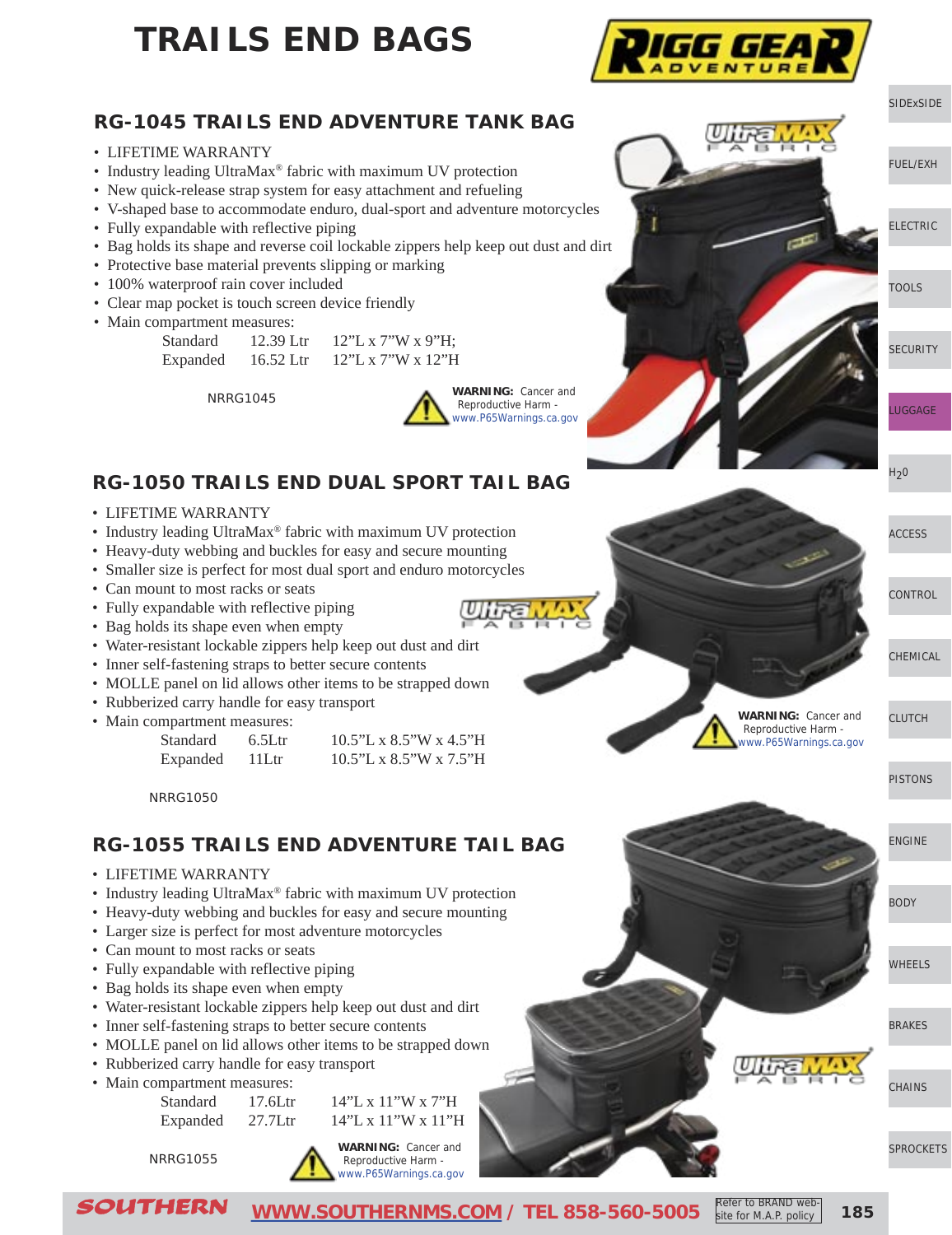

# **ADVENTURE LUGGAGE**

#### [SIDExSIDE](http://www.southernms.com/wp-content/uploads/2015/08/01_UTV.pdf) **RG-020 DUAL-SPORT SADDLEBAG BAG**

• LIFETIME WARRANTY

[ELECTRIC](http://www.southernms.com/wp-content/uploads/2015/08/03_electrical.pdf)

**[TOOLS](http://www.southernms.com/wp-content/uploads/2015/08/04_tools.pdf)** 

**[LUGGAGE](http://www.southernms.com/wp-content/uploads/2015/08/06_lugg.pdf)** 

[PISTONS](http://www.southernms.com/wp-content/uploads/2015/08/12_pistons.pdf)

[ENGINE](http://www.southernms.com/wp-content/uploads/2015/08/13_engine.pdf)

[BODY](http://www.southernms.com/wp-content/uploads/2015/08/14_body.pdf)

[WHEELS](http://www.southernms.com/wp-content/uploads/2015/08/15_wheel.pdf)

[SPROCKETS](http://www.southernms.com/wp-content/uploads/2015/08/18_sprockets.pdf)

[CHAINS](http://www.southernms.com/wp-content/uploads/2015/08/17_chains.pdf)

[BRAKES](http://www.southernms.com/wp-content/uploads/2015/08/16_brakes.pdf)

**[CHEMICAL](http://www.southernms.com/wp-content/uploads/2015/08/10_chemicals.pdf)** 

**[SECURITY](http://www.southernms.com/wp-content/uploads/2015/08/05_locks.pdf)** 

[FUEL/EXH](http://www.southernms.com/wp-content/uploads/2015/08/02_fuel_exh.pdf)

- Has an expandable main compartment for extra storage
- Tool pouch/pocket under main compartment with external access
- Securely mounts with heavy-duty, self-fastening straps and quick-release buckles
- Universal fit for most dual-sport, enduro and off road motorcycles
- Anti-slip/scratch protective panel
- Top quality UV treated and water-resistant 1680D Tri-Max<sup>®</sup> ballistic nylon
- Reflective piping and accent for night time visibility
- Reverse coil zippers help keep out dust and dirt
- Rubber coated oversized zip pullers operate easily with gloves
- Dimensions: Standard 14.5"L x 9"W x 6"D Expanded 14.5"L x 9"W x 8"D

NRRG020





• Innovative UltraMax<sup>®</sup> polyester with maximum UV protection

• Bag maintains shape, has reflective piping and lined interior

• Universal hard mount to most dual-sport and enduro motorcycles

• Hi-visibility interior with clear PVC under lid pocket • Fail safe, heavy-duty reverse coil lockable zippers

• Internal straps to hold contents in place while riding

• Loops help attach to other accessories

NRRG025

• Stainless steel mounting hardware included

• Dimensions: 3Ltr 11"L x 6"W x 3"H

**RG-025R REAR FENDER BAG**

• LIFETIME WARRANTY

• Includes RG-055 tool roll



- LIFETIME WARRANTY
- Universal fit for most enduro, dual-sport and adventure motorcycles
- Mounts with heavy-duty, quick-release cam buckles, 1" straps with rubber coated fender hooks
- Innovative UltraMax® polyester with maximum UV protection
- Additional straps can attach bag around fork tubes
- Fail safe, heavy-duty reverse coil lockable zipper
- Outer pocket for tire irons
- Hi-visibility reflective piping
- Dimensions: 1.08Ltr 11"L x 7"W NRRG030

NOTE: Carrying more than 1kg or 2.2lbs not recommended





### **RG-055 TOOL ROLL BAG**

- LIFETIME WARRANTY
- High abrasion resistant material
- Hi-visibility interior with small zip pocket
- Heavy-duty, self-fastening strap for secure closure
- Wide range of tool pocket sizes to accommodate rider needs
- Dimensions: 13.75"L x 10.5"H
- Tools not included

#### NRRG055











**WARNING:** Cancer and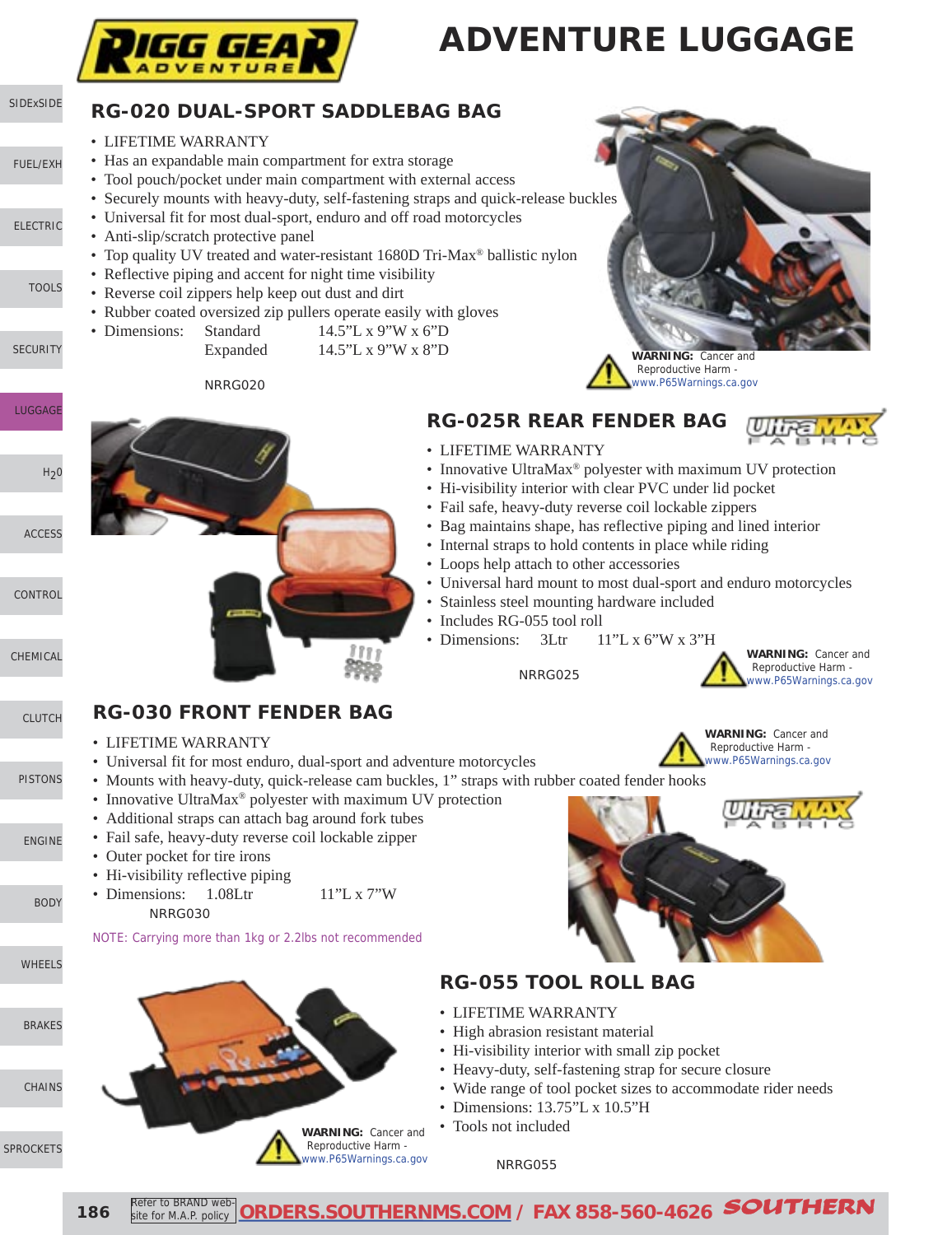# **ADVENTURE LUGGAGE**

### **RG-1070 UTV HYDRATION/STORAGE BAG**

- LIFETIME WARRANTY
- Made with Industry leading UltraMax® fabric
- Maximum UV protection against fading
- Universal fitment on most UTV models
- Main compartment includes (2) two liter water bladders
- Bladders have capped bite valve with flow control switch
- Waterproof removable liner for cleaning and replacement
- Front zip and mesh pockets for added storage
- Water-resistant zippers help keep out dust and dirt
- Overall Dimensions: 8"L x 10"W x 16"H
- Hydration Pocket: 10.5 Ltr 8"L x 5"W x 16"H
- Front pocket:  $7.2$  Ltr  $8"L x 5"W x 11"H$ 
	- NRRG1070

• LIFETIME WARRANTY











[SIDExSIDE](http://www.southernms.com/wp-content/uploads/2015/08/01_UTV.pdf)

[FUEL/EXH](http://www.southernms.com/wp-content/uploads/2015/08/02_fuel_exh.pdf)

[ELECTRIC](http://www.southernms.com/wp-content/uploads/2015/08/03_electrical.pdf)

[TOOLS](http://www.southernms.com/wp-content/uploads/2015/08/04_tools.pdf)

**[SECURITY](http://www.southernms.com/wp-content/uploads/2015/08/05_locks.pdf)** 

[LUGGAGE](http://www.southernms.com/wp-content/uploads/2015/08/06_lugg.pdf)

 $H<sub>2</sub>0$ 

[ACCESS](http://www.southernms.com/wp-content/uploads/2015/08/08_accessories.pdf)

**[CONTROL](http://www.southernms.com/wp-content/uploads/2015/08/09_controls.pdf)** 

[CHEMICAL](http://www.southernms.com/wp-content/uploads/2015/08/10_chemicals.pdf)

[CLUTCH](http://www.southernms.com/wp-content/uploads/2015/08/11_clutch.pdf)

[PISTONS](http://www.southernms.com/wp-content/uploads/2015/08/12_pistons.pdf)

[ENGINE](http://www.southernms.com/wp-content/uploads/2015/08/13_engine.pdf)

[SPROCKETS](http://www.southernms.com/wp-content/uploads/2015/08/18_sprockets.pdf)



- **RG-1085 TRAILS END LARGE TOOL ROLL**
- LIFETIME WARRANTY

**NEW**

- Made with Industry leading UltraMax® fabric
- Maximum UV protection against fading
- 2 rows of pockets on Hi-Viz orange liner
- Zippered pocket to hold smaller tools, bolts or screws
- Durable self-fastening strap and carry handle
- Dimensions: 17" L x 16" W (zippered pocket: 12" x 5")

NRRG1085

**RG-1080 TRAILS END TOOL BAG SET (INCLUDES TOOL ROLL)**



**NEW**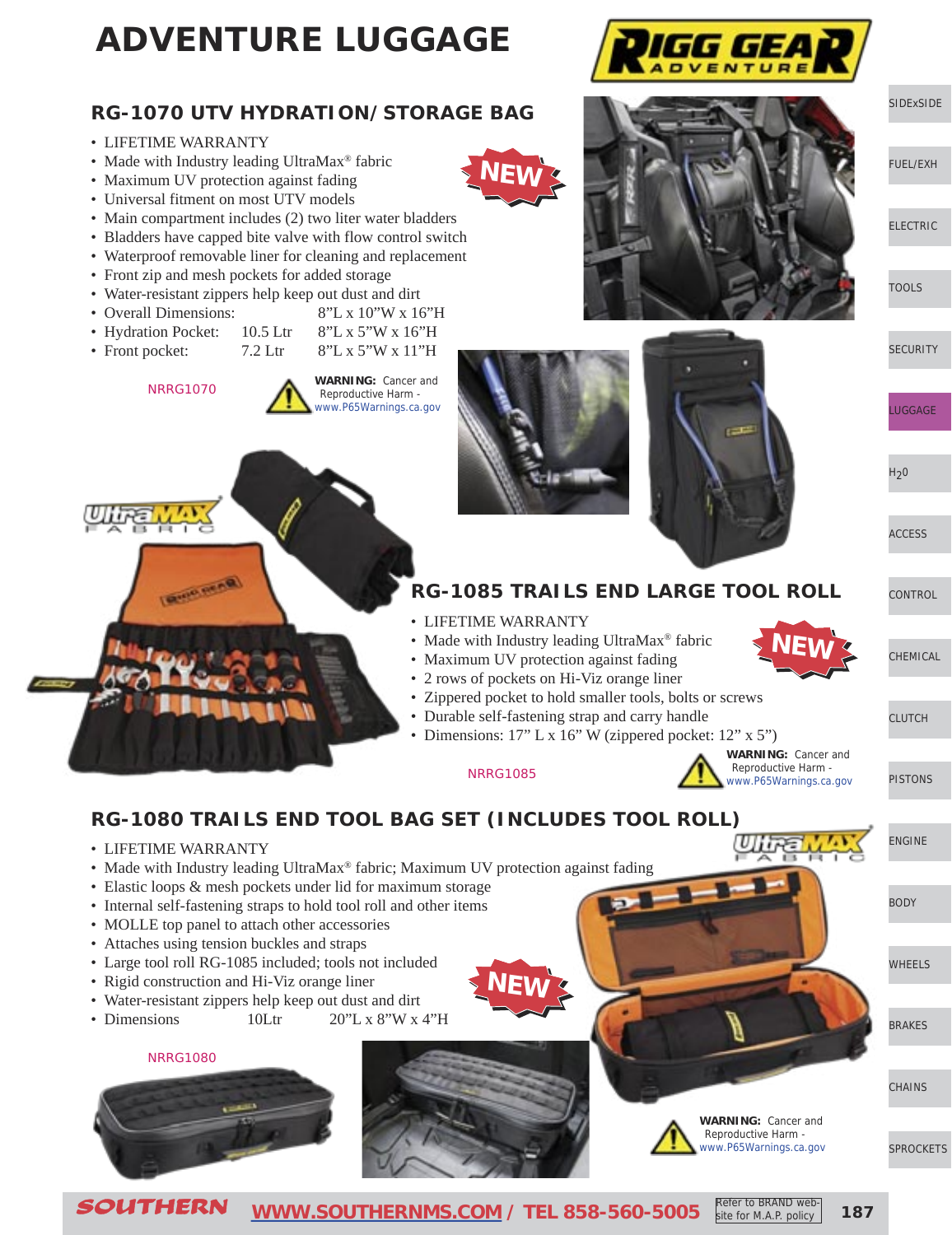

# **ROUTE 1 LUGGAGE**

### **NR-150 JOURNEY MAGNETIC TANK BAG**

- [FUEL/EXH](http://www.southernms.com/wp-content/uploads/2015/08/02_fuel_exh.pdf) • LIFETIME WARRANTY
	- Tapered magnetic fit for all cruisers with metal tanks
	- Clear touch-screen friendly pocket for maps, GPS or smart phone
	- Leather-like vinyl panels with reflective piping
	- Lockable reverse coil zippers; Hi-viz orange lining
	- Bag is expandable; waterproof rain cover included
	- Protective base material prevents slipping or marking
	- Main compartment:

[SIDExSIDE](http://www.southernms.com/wp-content/uploads/2015/08/01_UTV.pdf)

[ELECTRIC](http://www.southernms.com/wp-content/uploads/2015/08/03_electrical.pdf)

**[TOOLS](http://www.southernms.com/wp-content/uploads/2015/08/04_tools.pdf)** 

**[LUGGAGE](http://www.southernms.com/wp-content/uploads/2015/08/06_lugg.pdf)** 

**[CONTROL](http://www.southernms.com/wp-content/uploads/2015/08/09_controls.pdf)** 

[CHEMICAL](http://www.southernms.com/wp-content/uploads/2015/08/10_chemicals.pdf)

[CLUTCH](http://www.southernms.com/wp-content/uploads/2015/08/11_clutch.pdf)

[ACCESS](http://www.southernms.com/wp-content/uploads/2015/08/08_accessories.pdf)

 $H<sub>2</sub>0$ 

**[SECURITY](http://www.southernms.com/wp-content/uploads/2015/08/05_locks.pdf)** 

Standard 5Ltr 10"L x 8"W x 4"H Expanded 7Ltr  $10"L x 8"W x 6"H$ 

**NR-200 HIGHWAY ROLLER BAG**

• Additional 2" expansion section and 6 outer pockets • D-rings for attaching optional Day Trip NRNR210 bag

• Rigid construction and solid base panel prevents sagging

• Industry leading UltraMax<sup>®</sup> fabric for maximum UV protection • Telescopic handle and integrated wheels for transport off your vehicle

NRNR150

• LIFETIME WARRANTY

• Lockable main compartment zippers

• Carry-on friendly with most airlines



**WARNING:** Cancer and Reproductive Harm [www.P65Warnings.ca.gov](http://www.P65Warnings.ca.gov)









Standard 41.5Ltr 14"L x 10"W x 18"H

• Main compartment:

Expanded  $50$ Ltr  $14$ "L x 12"W x 18"H

NRNR200

• LIFETIME WARRANTY

#### [PISTONS](http://www.southernms.com/wp-content/uploads/2015/08/12_pistons.pdf) **NR-210 DAY TRIP SEAT BAG**

- [ENGINE](http://www.southernms.com/wp-content/uploads/2015/08/13_engine.pdf)
- 

- [BODY](http://www.southernms.com/wp-content/uploads/2015/08/14_body.pdf)
- 
- 
- 

[WHEELS](http://www.southernms.com/wp-content/uploads/2015/08/15_wheel.pdf)

• Main compartment: 20Ltr 15"L x 9"W x 9"H





[BRAKES](http://www.southernms.com/wp-content/uploads/2015/08/16_brakes.pdf)

[SPROCKETS](http://www.southernms.com/wp-content/uploads/2015/08/18_sprockets.pdf)

[CHAINS](http://www.southernms.com/wp-content/uploads/2015/08/16_brakes.pdf)

• LIFETIME WARRANTY • 4 heavy-duty, self-fastening straps; 4 metal D-rings for attaching straps and hooks

- Fully adjustable to fit most under seat configurations
- Protective material to help prevent scratching or movement

**NR-USA UNDER SEAT ATTACHMENT**

• Industry leading UltraMax® fabric for maximum UV protection

• Rigid construction and solid base panel prevents sagging

• Mounts to luggage rack, sissy bar or seat using quick-release and self-fastening straps

• Lockable main compartment zippers; 2 outer pockets for quick access items

• Can mount directly to seat with optional NRNRUSA Under Seat Attachment

• Reflective piping enhances visibility; waterproof rain cover included

• Can mount directly to seat with optional NRNRUSA Under Seat Attachment

• Reflective piping enhances visibility; waterproof rain cover included







**188** Refer to BRAND web Refer to BRAND web-**[ORDERS.SOUTHERNMS.COM](http://orders.southernms.com) / FAX 858-560-4626** SOUTHERN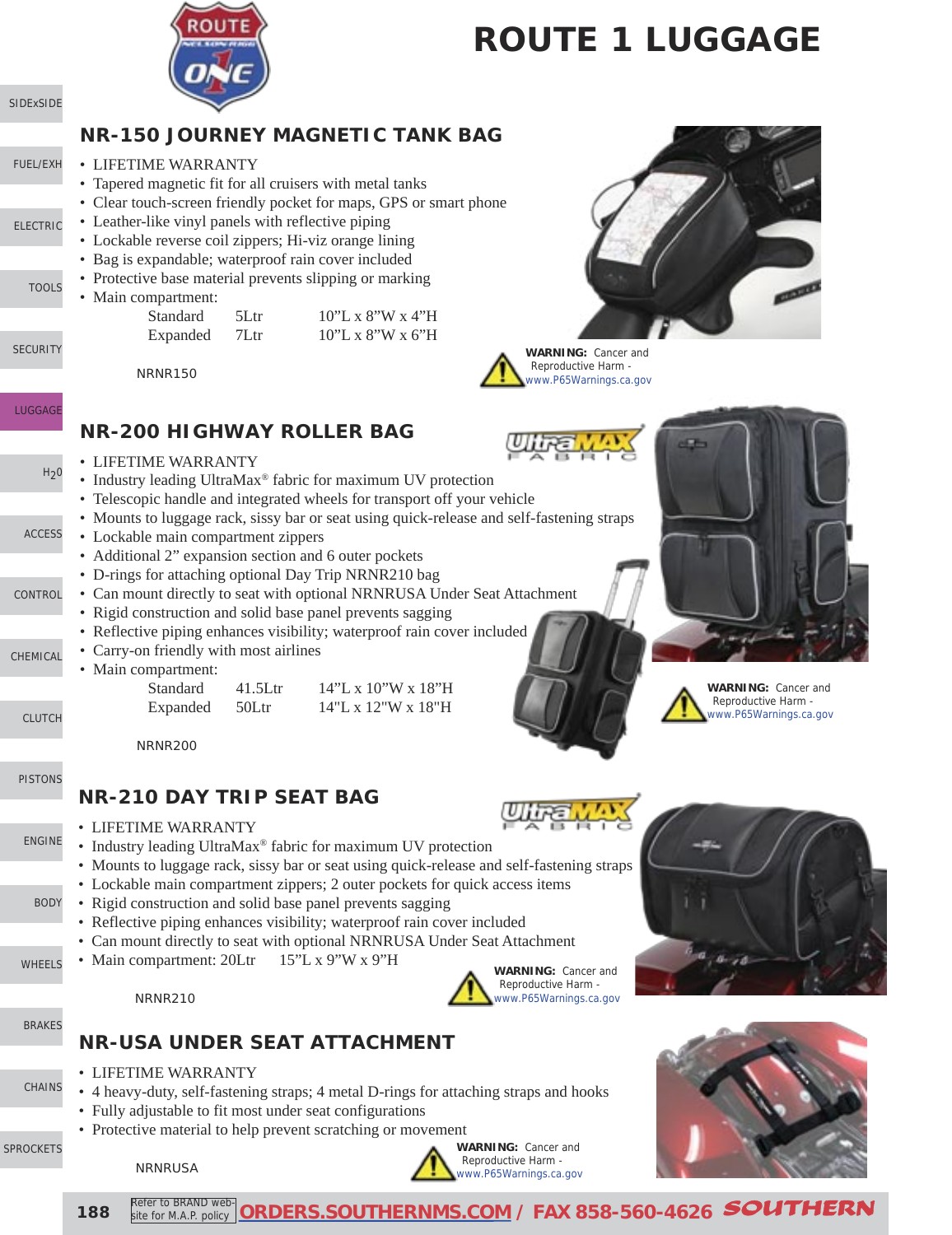# **ROUTE 1 LUGGAGE**



#### **NR-215 WEEKENDER BAG**

- LIFETIME WARRANTY
- Industry leading UltraMax® fabric for maximum UV protection
- Mounts to luggage/tour trunk racks, sissy bar or seat using quick-release and self-fastening straps
- Can mount directly to seat with optional NRNRUSA Under Seat Attachment
- Fully expandable; holds a full-face helmet
- Lockable main compartment zippers
- 2 outer pockets for quick access items
- Rigid construction and solid base panel prevents sagging
- Reflective piping enhances visibility; waterproof rain cover included
- Main compartment:



NRNR215

### **NR-220 GETAWAY SEAT BAG**

- LIFETIME WARRANTY
- Industry leading UltraMax<sup>®</sup> fabric for maximum UV protection
- Mounts to luggage rack, sissy bar or seat using quick-release and self-fastening straps
- Can mount directly to seat with optional NRNRUSA Under Seat Attachment
- Divided upper and lower storage compartments with lockable zippers
- Rigid construction and solid base panel prevents sagging
- Front pocket folds down to provide easy access to main compartment
- Additional 3" expansion section and 3 generous outer pockets
- Carry handle for transport off the bike
- Reflective piping enhances visibility; waterproof rain cover included
- Main compartment 21Ltr 12"L x 9"W x 12"H
- Top compartment 7Ltr 12"L x 9"W x 4"H

NRNR220

#### **NR-230 DESTINATION SEAT BAG**

- LIFETIME WARRANTY
- Industry leading UltraMax® fabric for maximum UV protection
- Mounts to luggage rack, sissy bar or seat using quick-release and self-fastening straps
- Can mount directly to seat with optional NRNRUSA Under Seat Attachment
- Divided upper and lower storage compartments with lockable zippers
- Rigid construction and solid base panel prevents sagging
- Zippered panel in top section converts bag to one massive compartment
- Front pocket folds down to provide easy access to main compartment
- Additional 3" expansion section and 3 generous outer pockets
- Carry handle for transport off the bike
- Reflective piping enhances visibility; waterproof rain cover included
- Main compartment 35.5Ltr 15"L x 12"W x 12"H
- Top compartment 18Ltr 15"L x 12"W x 6"H

NRNR230







[BODY](http://www.southernms.com/wp-content/uploads/2015/08/14_body.pdf)

[WHEELS](http://www.southernms.com/wp-content/uploads/2015/08/15_wheel.pdf)

[BRAKES](http://www.southernms.com/wp-content/uploads/2015/08/16_brakes.pdf)

**[CHAINS](http://www.southernms.com/wp-content/uploads/2015/08/17_chains.pdf)** 

[SPROCKETS](http://www.southernms.com/wp-content/uploads/2015/08/18_sprockets.pdf)

**SOUTHERN** [WWW.SOUTHERNMS.COM](http://www.southernms.com) / TEL 858-560-5005 Refer to BRAND Web-

site for M.A.P. policy

[LUGGAGE](http://www.southernms.com/wp-content/uploads/2015/08/06_lugg.pdf)

**[SECURITY](http://www.southernms.com/wp-content/uploads/2015/08/05_locks.pdf)** 

**[SIDExSIDE](http://www.southernms.com/wp-content/uploads/2015/08/01_UTV.pdf)** 

[ELECTRIC](http://www.southernms.com/wp-content/uploads/2015/08/03_electrical.pdf)

[TOOLS](http://www.southernms.com/wp-content/uploads/2015/08/04_tools.pdf)

[FUEL/EXH](http://www.southernms.com/wp-content/uploads/2015/08/02_fuel_exh.pdf)

 $H<sub>2</sub>0$ 

[ACCESS](http://www.southernms.com/wp-content/uploads/2015/08/08_accessories.pdf)

[CONTROL](http://www.southernms.com/wp-content/uploads/2015/08/09_controls.pdf)

[CHEMICAL](http://www.southernms.com/wp-content/uploads/2015/08/10_chemicals.pdf)

 Reproductive Harm [www.P65Warnings.ca.gov](http://www.P65Warnings.ca.gov)

**WARNING:** Cancer and

[CLUTCH](http://www.southernms.com/wp-content/uploads/2015/08/11_clutch.pdf)

[PISTONS](http://www.southernms.com/wp-content/uploads/2015/08/12_pistons.pdf)

[ENGINE](http://www.southernms.com/wp-content/uploads/2015/08/13_engine.pdf)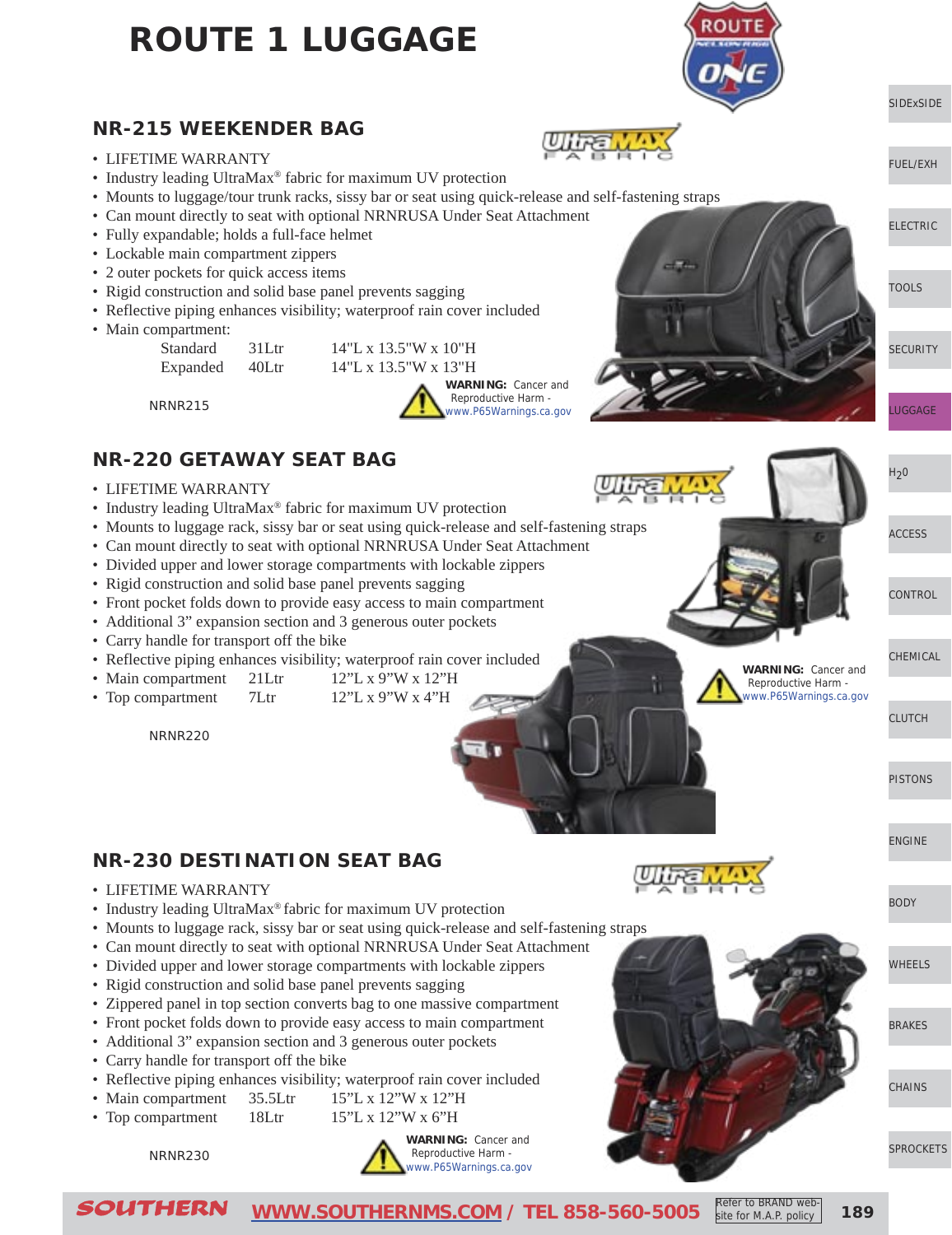

[SPROCKETS](http://www.southernms.com/wp-content/uploads/2015/08/18_sprockets.pdf)

# **ROUTE 1 LUGGAGE**

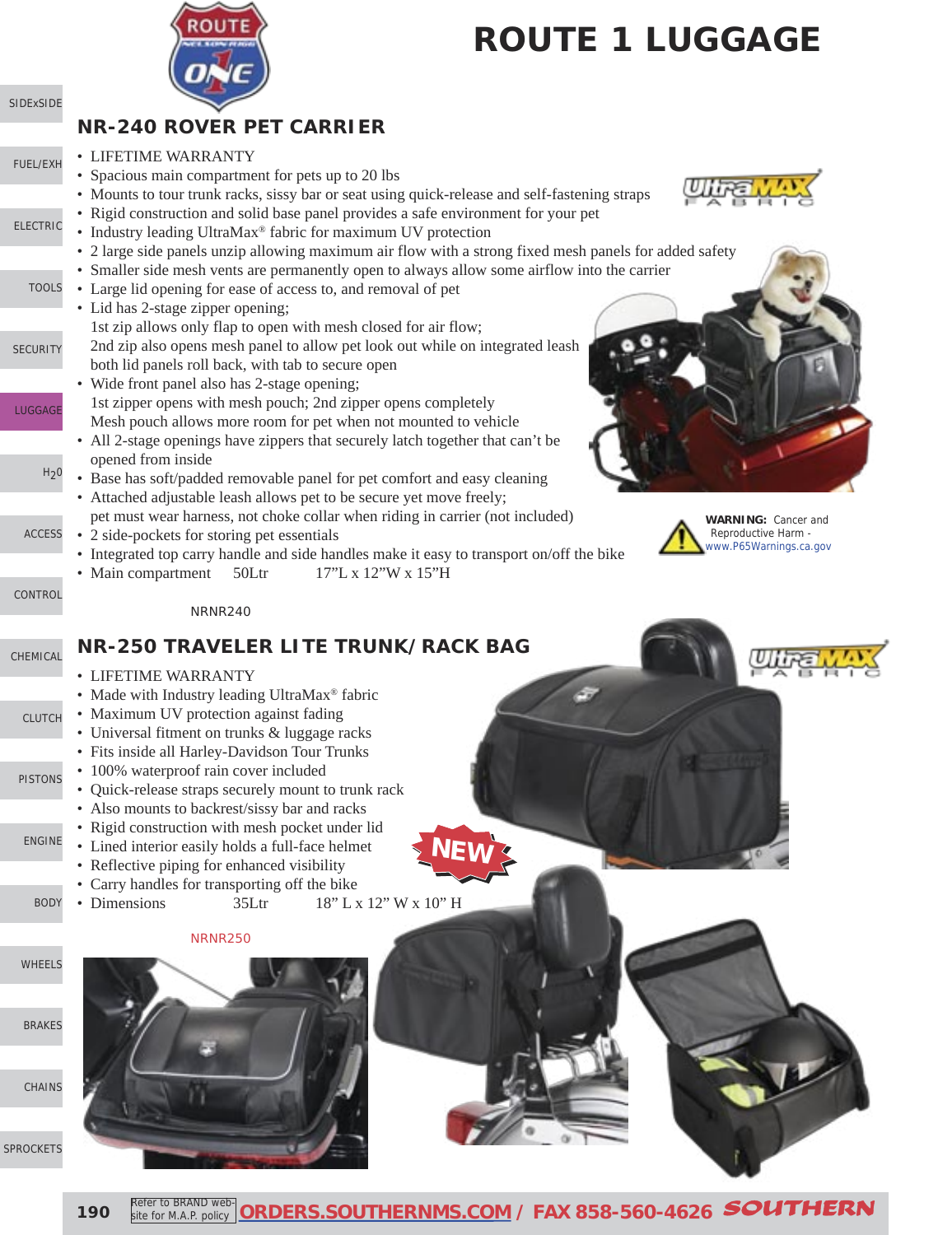## **ROUTE 1 LUGGAGE**

#### **NR-300 TRAVELER TRUNK BAG**

- LIFETIME WARRANTY
- Industry leading UltraMax® fabric for maximum UV protection
- Mounts to most tour trunk luggage racks including: Harley Ultra, Goldwing, etc...
- Holds 2 full-face helmets even when non-expanded
- Additional 3" expansion section and 3 generous outer pockets
- Rugged quick-release mounting straps and lockable main compartment zippers
- Rigid overall bag construction and 3 carry handles for transport off bike
- Reflective piping for enhanced visibility; waterproof rain cover included
- Main compartment:

| Standard | $63L$ tr | $22$ "L x 12"W x 14.5"H |
|----------|----------|-------------------------|
| Expanded | 73.5Ltr  | $22$ "L x 12"W x 17"H   |

NRNR300

**WARNING:** Cancer and Reproductive Harm [www.P65Warnings.ca.gov](http://www.P65Warnings.ca.gov)

 $H<sub>2</sub>0$ 

[LUGGAGE](http://www.southernms.com/wp-content/uploads/2015/08/06_lugg.pdf)

**[SECURITY](http://www.southernms.com/wp-content/uploads/2015/08/05_locks.pdf)** 

[SIDExSIDE](http://www.southernms.com/wp-content/uploads/2015/08/01_UTV.pdf)

[ELECTRIC](http://www.southernms.com/wp-content/uploads/2015/08/03_electrical.pdf)

[TOOLS](http://www.southernms.com/wp-content/uploads/2015/08/04_tools.pdf)

[FUEL/EXH](http://www.southernms.com/wp-content/uploads/2015/08/02_fuel_exh.pdf)

[ACCESS](http://www.southernms.com/wp-content/uploads/2015/08/08_accessories.pdf)

**[CONTROL](http://www.southernms.com/wp-content/uploads/2015/08/09_controls.pdf)** 

[CHEMICAL](http://www.southernms.com/wp-content/uploads/2015/08/10_chemicals.pdf)

[CLUTCH](http://www.southernms.com/wp-content/uploads/2015/08/11_clutch.pdf)

[PISTONS](http://www.southernms.com/wp-content/uploads/2015/08/12_pistons.pdf)

[ENGINE](http://www.southernms.com/wp-content/uploads/2015/08/13_engine.pdf)

[BODY](http://www.southernms.com/wp-content/uploads/2015/08/14_body.pdf)

[WHEELS](http://www.southernms.com/wp-content/uploads/2015/08/15_wheel.pdf)

[BRAKES](http://www.southernms.com/wp-content/uploads/2015/08/16_brakes.pdf)

**[CHAINS](http://www.southernms.com/wp-content/uploads/2015/08/17_chains.pdf)** 

[SPROCKETS](http://www.southernms.com/wp-content/uploads/2015/08/18_sprockets.pdf)

## **NR-400 ROAD TRIP SADDLEBAGS**

- LIFETIME WARRANTY
- Made with Industry leading UltraMax® fabric
- Maximum UV protection against fading
- Custom fender strut mounting brackets included
- Secure mounting to most Harley Softail & Dyna models and more…
- 100% waterproof rain covers included
- Adjustable self-fastening detachable yoke
- Rigid construction with light gray lined interior
- MOLLE panels to attach other accessories (not included)
- Outer pocket with internal elastic straps for added organization
- Lockable zippers to help secure contents
- Reflective piping for enhanced visibility
- Dimensions per side 9.5Ltr 13"L x 5.25"W x 8.5"H

#### NRNR400

NOTE: Some models may need tail lights relocated

NOTE: Fitment info available on nelsonrigg.com



**WARNING:** Cancer and Reproductive Harm [www.P65Warnings.ca.gov](http://www.P65Warnings.ca.gov)



**NEW**

**191**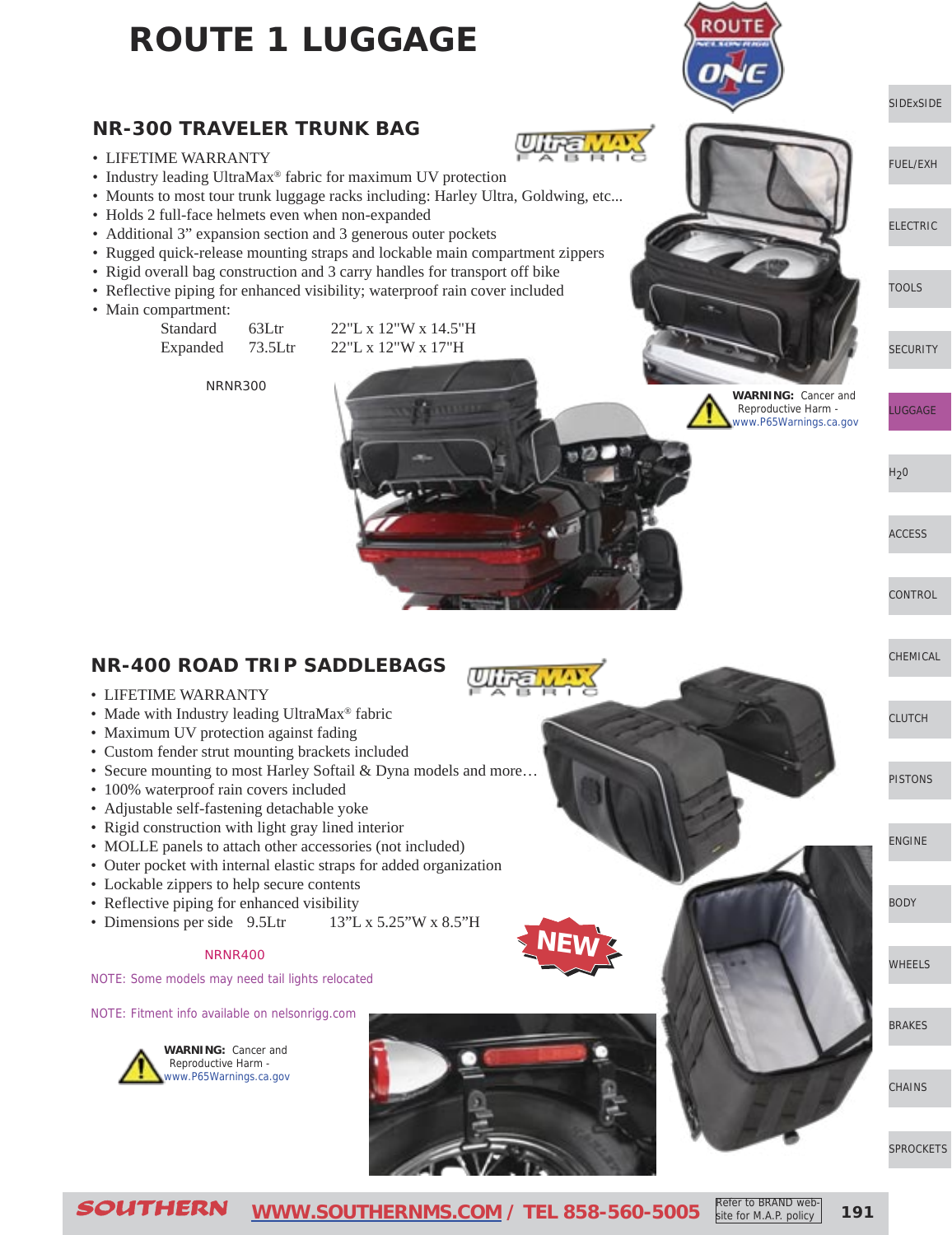

S

 $SP$ 

# **COMMUTER LUGGAGE**

| SIDExSIDE        | <b>CL-890 MINI EXPANDABLE</b>                                                                         |                                                                                                                                 |                                                                                                        |                                                   |
|------------------|-------------------------------------------------------------------------------------------------------|---------------------------------------------------------------------------------------------------------------------------------|--------------------------------------------------------------------------------------------------------|---------------------------------------------------|
|                  | <b>SPORT SADDLEBAGS</b>                                                                               |                                                                                                                                 |                                                                                                        |                                                   |
| FUEL/EXH         | • LIFETIME WARRANTY                                                                                   |                                                                                                                                 |                                                                                                        |                                                   |
|                  | • Easy access, top loading main compartment                                                           | • Compact size is compatible with all types of bikes with upswept exhausts                                                      |                                                                                                        |                                                   |
| <b>ELECTRIC</b>  |                                                                                                       | • Securely mounts with self-fastening straps and quick-release buckles                                                          |                                                                                                        |                                                   |
|                  | • UV-treated Tri-Max <sup>®</sup> ballistic nylon with reflective piping                              |                                                                                                                                 |                                                                                                        |                                                   |
| <b>TOOLS</b>     | • Lined main compartment holds shape<br>• External buckles for compatibility with our tank/tail packs |                                                                                                                                 |                                                                                                        |                                                   |
|                  | • Heat resistant under panels                                                                         |                                                                                                                                 |                                                                                                        |                                                   |
|                  | • Convenient outer pockets for smaller items                                                          |                                                                                                                                 |                                                                                                        |                                                   |
| <b>SECURITY</b>  | • Fully expandable for more space when needed<br>• Protective pad prevents slipping or marking bike   |                                                                                                                                 |                                                                                                        |                                                   |
|                  | • Main compartment per side:                                                                          |                                                                                                                                 |                                                                                                        |                                                   |
| <b>LUGGAGE</b>   | Standard<br>13.27Ltr                                                                                  | 15"L X 6"W X 9"H                                                                                                                |                                                                                                        |                                                   |
|                  | Expanded<br>19.91Ltr                                                                                  | 15"L x 9"W x 9"H                                                                                                                |                                                                                                        |                                                   |
|                  | NRCL890                                                                                               | <b>WARNING: Cancer and</b><br>Reproductive Harm -                                                                               |                                                                                                        |                                                   |
| H <sub>2</sub> 0 |                                                                                                       | www.P65Warnings.ca.gov                                                                                                          |                                                                                                        |                                                   |
|                  |                                                                                                       |                                                                                                                                 |                                                                                                        |                                                   |
| <b>ACCESS</b>    |                                                                                                       | COMMUTER TAILBAG SERIES CL-1060-R; CL-1060-S2; CL-1060-ST2                                                                      |                                                                                                        |                                                   |
|                  | • All three of these bags have the following features:                                                |                                                                                                                                 |                                                                                                        |                                                   |
| CONTROL          | • LIFETIME WARRANTY                                                                                   |                                                                                                                                 |                                                                                                        |                                                   |
|                  |                                                                                                       | • Industry leading UltraMax® fabric with maximum UV protection                                                                  |                                                                                                        |                                                   |
|                  | • Easily mounts to most tail sections and seats<br>• Mounts with 4 quick-release straps               |                                                                                                                                 |                                                                                                        |                                                   |
| CHEMICAL         | • Molded EVA lid with Fibertech "carbon-like" accents                                                 |                                                                                                                                 |                                                                                                        |                                                   |
|                  |                                                                                                       | • Bag maintains shape, has reflective piping and a lined interior                                                               |                                                                                                        |                                                   |
| <b>CLUTCH</b>    | • Inside self-fastening straps to better secure contents                                              | • Lockable reverse coil zippers and hi-density rubber zipper pullers                                                            |                                                                                                        |                                                   |
|                  |                                                                                                       | • Flush mount reflective handle and mesh organizer under lid                                                                    |                                                                                                        |                                                   |
|                  | • Fully expandable with a protective base material                                                    | • 100% waterproof rain cover and adjustable shoulder/backpack strap                                                             |                                                                                                        |                                                   |
| <b>PISTONS</b>   | • CL-1060-ST2 expands to hold a full-face helmet                                                      |                                                                                                                                 | CL-1060-R                                                                                              | Vitra<br><b>FABRIC</b>                            |
|                  | <b>STYLE</b>                                                                                          | <b>MAIN COMPARTMENT DIMENSION</b>                                                                                               | <b>MAIN COMPARTMENT BAG EXPANDED</b>                                                                   | PART#                                             |
| <b>ENGINE</b>    | <b>CL-1060-R COMMUTER LITE</b>                                                                        | 11'L X 10"W X 6.5"H HOLDS 11.71 LITERS 11"L X 10"W X 8.5"H HOLDS 15.32 LITERS NRCL1060R<br>13"L X 11"W X 7"H HOLDS 16.41 LITERS |                                                                                                        |                                                   |
|                  | CL-1060-S2 COMMUTER SPORT                                                                             | CL-1060-ST2 COMMUTER TOUR 14"L X 12"W X 9"H HOLDS 24.78 LITERS                                                                  | 13"L X 11"W X 9.5"H HOLDS 22.26 LITERS NRCL1060S2<br>14"L X 12"W X 12"H HOLDS 33.04 LITERS NRCL1060ST2 |                                                   |
| <b>BODY</b>      |                                                                                                       |                                                                                                                                 |                                                                                                        |                                                   |
|                  |                                                                                                       |                                                                                                                                 |                                                                                                        |                                                   |
|                  |                                                                                                       |                                                                                                                                 |                                                                                                        | CL-1060-S2                                        |
| <b>WHEELS</b>    |                                                                                                       |                                                                                                                                 |                                                                                                        |                                                   |
|                  |                                                                                                       |                                                                                                                                 |                                                                                                        |                                                   |
| <b>BRAKES</b>    | CL-1060-ST2 SHOWN<br><b>FULLY EXPANDED</b>                                                            |                                                                                                                                 |                                                                                                        |                                                   |
|                  |                                                                                                       |                                                                                                                                 |                                                                                                        |                                                   |
|                  |                                                                                                       |                                                                                                                                 |                                                                                                        |                                                   |
| <b>CHAINS</b>    |                                                                                                       |                                                                                                                                 |                                                                                                        |                                                   |
|                  |                                                                                                       |                                                                                                                                 |                                                                                                        |                                                   |
| <b>PROCKETS</b>  |                                                                                                       |                                                                                                                                 |                                                                                                        | <b>WARNING: Cancer and</b><br>Reproductive Harm - |
|                  |                                                                                                       |                                                                                                                                 |                                                                                                        | www.P65Warnings.ca.gov                            |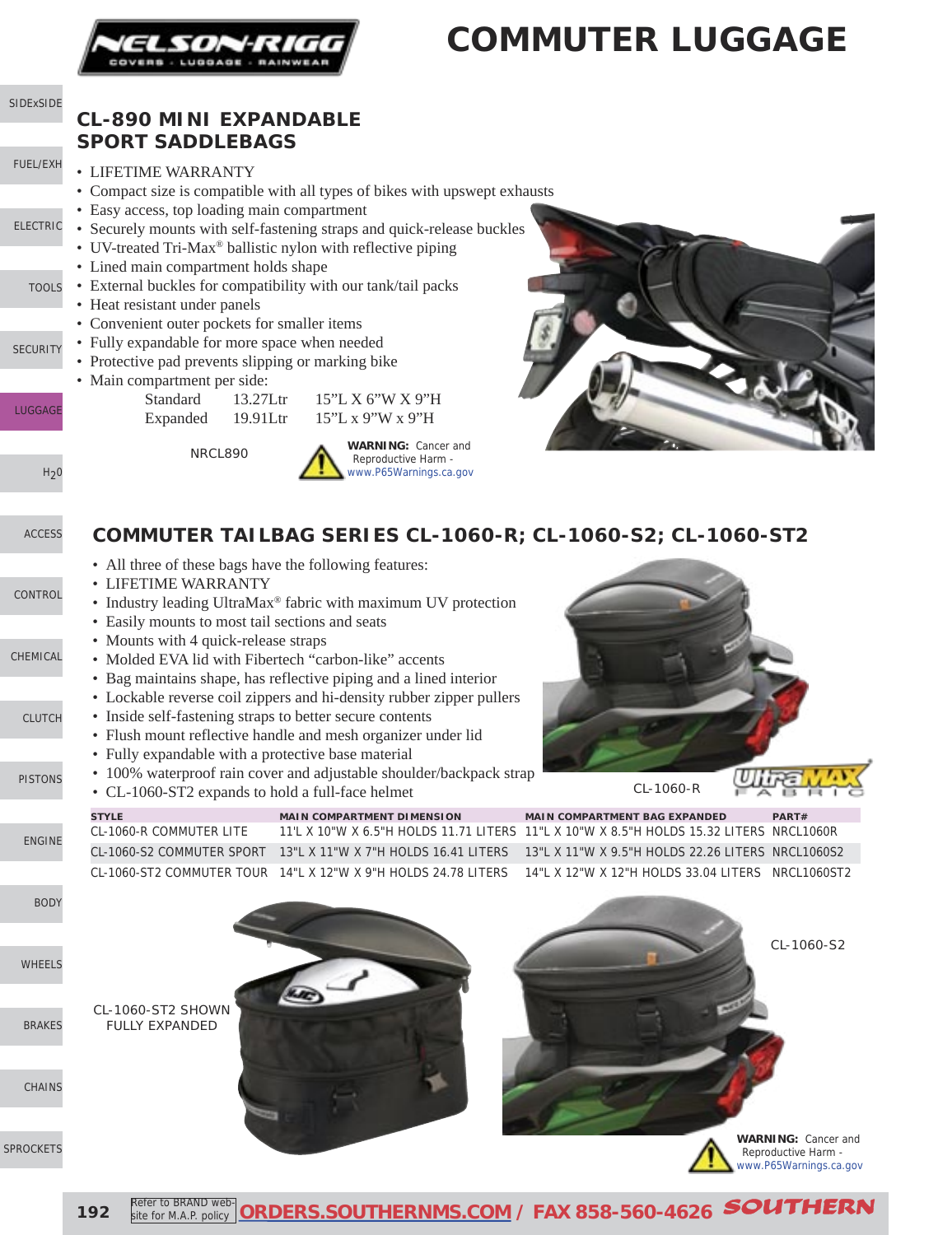# **COMMUTER LUGGAGE**



#### **CL-1100-R COMMUTER LITE TANK BAG**

- LIFETIME WARRANTY
- Made with Industry leading UltraMax® fabric; maximum UV protection against fading
- Universal fitment attaches to metal, aluminum & plastic tanks
- Dual mounting system hidden under nonslip protective base 4 shielded magnets and 4-point strap mount system
- 100% waterproof rain cover included
- Molded EVA "carbon-like" panels allows bag to hold shape
- Reflective piping and light gray lined interior
- Expandable for added storage and mesh pocket under lid
- Adjustable internal organizer panel
- Map panel is touch screen device friendly
- Charging cable port pass through
- Dimensions:

Standard 5.8Ltr 10.5"L x 7.5"W X 4.5"H Expanded 8.4Ltr 10.5"L x 7.5"W X 6.5"H

#### NRCL1100R





#### **CL-1100-S COMMUTER SPORT TANK BAG**

- LIFETIME WARRANTY
- Made with Industry leading UltraMax<sup>®</sup> fabric
- Maximum UV protection against fading
- Universal fitment attaches to metal, aluminum & plastic tanks
- Dual mounting system hidden under nonslip protective base
- 4 shielded magnets and 4-point strap mount system
- 100% waterproof rain cover included
- Molded EVA "carbon-like" panels allow bag to hold shape
- Reflective piping and light gray lined interior
- Expandable for added storage and mesh pocket under lid
- Adjustable internal organizer panels
- Map panel is touch screen device friendly
- Charging cable port pass through
- Dimensions:

| Standard | 10 <sup>LT</sup> |
|----------|------------------|
| Expanded | 14.5Lti          |

13"L x 8.5"W X 5.5"H 13.5"L x 8.5"W X 8"H

NRCL1100S



[CLUTCH](http://www.southernms.com/wp-content/uploads/2015/08/11_clutch.pdf)

**[CONTROL](http://www.southernms.com/wp-content/uploads/2015/08/08_accessories.pdf)** 

[CHEMICAL](http://www.southernms.com/wp-content/uploads/2015/08/10_chemicals.pdf)

[ACCESS](http://www.southernms.com/wp-content/uploads/2015/08/08_accessories.pdf)

[SIDExSIDE](http://www.southernms.com/wp-content/uploads/2015/08/01_UTV.pdf)

[FUEL/EXH](http://www.southernms.com/wp-content/uploads/2015/08/02_fuel_exh.pdf)

[ELECTRIC](http://www.southernms.com/wp-content/uploads/2015/08/03_electrical.pdf)

[TOOLS](http://www.southernms.com/wp-content/uploads/2015/08/04_tools.pdf)

[LUGGAGE](http://www.southernms.com/wp-content/uploads/2015/08/06_lugg.pdf)

 $H<sub>2</sub>0$ 

**[SECURITY](http://www.southernms.com/wp-content/uploads/2015/08/05_locks.pdf)** 

[PISTONS](http://www.southernms.com/wp-content/uploads/2015/08/12_pistons.pdf)

[ENGINE](http://www.southernms.com/wp-content/uploads/2015/08/13_engine.pdf)

[BODY](http://www.southernms.com/wp-content/uploads/2015/08/14_body.pdf)

[WHEELS](http://www.southernms.com/wp-content/uploads/2015/08/15_wheel.pdf)

[BRAKES](http://www.southernms.com/wp-content/uploads/2015/08/16_brakes.pdf)

**[CHAINS](http://www.southernms.com/wp-content/uploads/2015/08/17_chains.pdf)** 

[SPROCKETS](http://www.southernms.com/wp-content/uploads/2015/08/18_sprockets.pdf)



SOUTHERN **[WWW.SOUTHERNMS.COM](http://www.southernms.com) / TEL 858-560-5005 193** Refer to BRAND website for M.A.P. policy

**NEW**